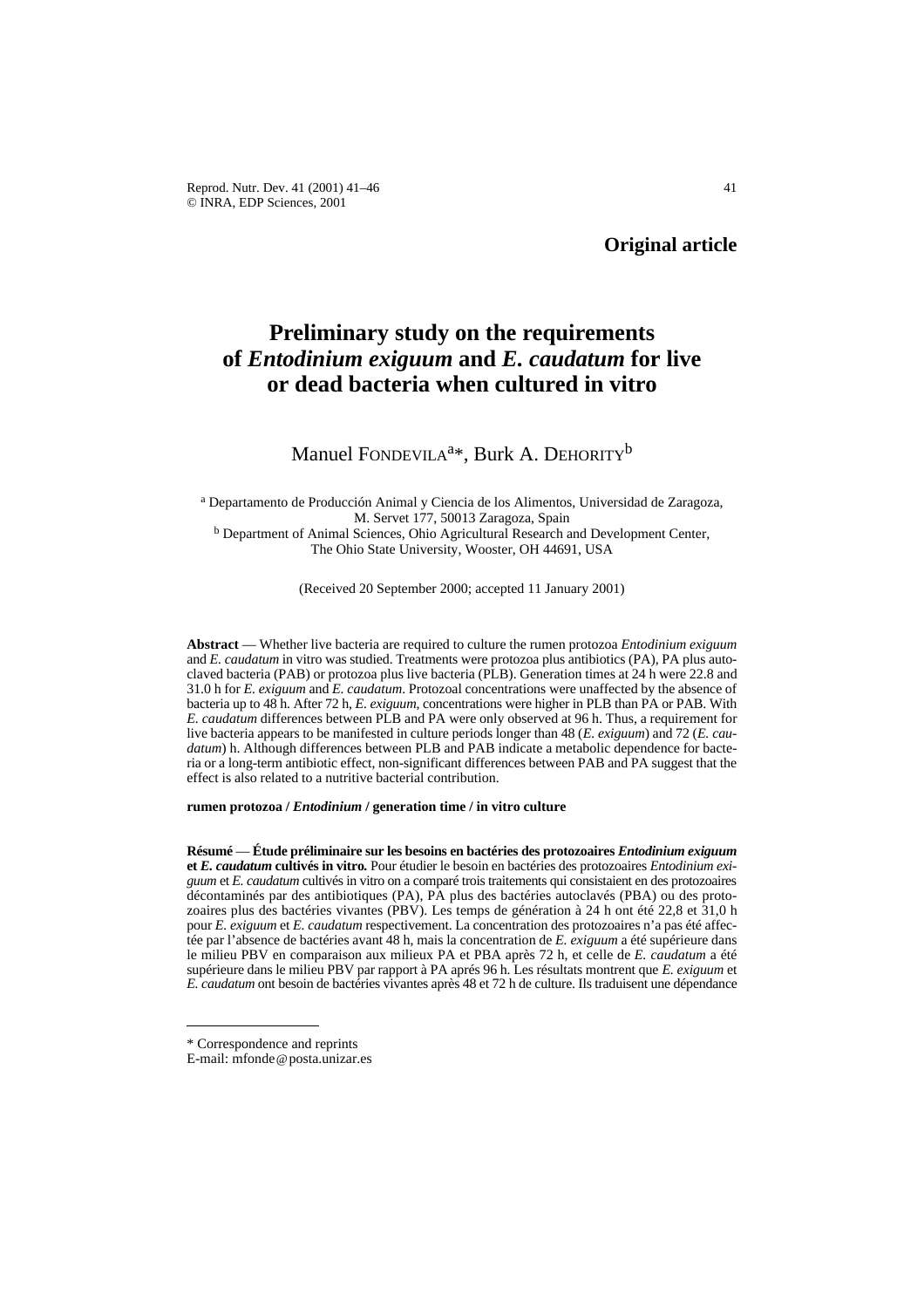métabolique des protozoaires envers des bactéries vivantes. Bien que non significatives, les différences entre PBA et PA, suggèrent également une dépendance nutritive des protozoaires à des constituants de la biomasse bactérienne.

**protozoaires du rumen /** *Entodinium* **/ temps de génération / culture in vitro**

## **1. INTRODUCTION**

Protozoa contribute up to half of the microbial mass in the rumen. Among them, *Entodinium* spp. are the most abundant, reaching up to 90% of total population in high concentrate diets [9, 13]. However, knowledge about protozoal metabolism is limited, mostly because of their dependence of bacteria [11], which confounds their in vitro culture, mainly affecting generation time and survival in long-term incubations. It has been suggested that this dependence is not nutritive [11], but the causative factor(s) remain (s) unknown. In vitro, observed generation time for *E. caudatum* ranged from 13 to 25 h [3, 6]. However, in other studies generation times as short as 9 h have been estimated in vivo [13] and as long as 40 h in vitro [11]. No reports exist about growth and generation time of *E. exiguum*, nor of the effects on these parameters when these two species are cultured in the absence of live bacteria.

In this study, *E. exiguum* and *E. caudatum* were cultured in the presence or absence of live or dead bacteria, to evaluate the extent of their dependence on viable bacteria for survival and growth especially in short term incubations, and the nature of such dependence.

#### **2. MATERIALS AND METHODS**

Protozoa were isolated from rumen contents from a fistulated sheep fed on alfalfa hay 6 h after the morning feeding. Sample was diluted in anaerobic dilution solution [2], and individual cells were obtained from

a droplet by using a capillary pipette under the microscope. The organisms were cultured anaerobically at 39 °C in medium M [6] in  $16 \times 150$  test tubes. After checking for purity, cultures were allowed to establish for one month before the experimental period. Tubes were daily opened under a stream of  $CO<sub>2</sub>$  and fed with  $0.1$  mL of a suspension of  $1.5\%$  (w/v) ground wheat and 1.0% (w/v) orchardgrass hay (both ground to pass a 40-mesh screen). Cultures were maintained routinely by transferring 5 mL every 4 days to another tube with 5 mL f fresh medium. Morphology of *E. exiguum* and *E. caudatum* (two forms, ecaudatum without spines and caudatum with spines) are shown in Figure 1.

In the control period, experimental treatments were protozoa alone (PA), protozoa plus dead bacteria (PAB) and protozoa plus live bacteria (PLB). Both species were cultured in medium M. All tubes (two per treatment) contained 6 mL of medium plus 0.1 mL of feed suspension. For PA, 1 mL of antibiotic solution (12000 U penicillin plus 780 U streptomycin per mL) was added; for PAB, 1 mL of an antibiotic solution with dead rumen bacteria (obtained by centrifuging 50 mL filtered rumen fluid at  $21000 \times g$  for 7 min, drying the pellet, resuspending it in CO<sub>2</sub> gassed distilled water, autoclaving and adding antibiotics up to the same concentration as in PA) was added; or for PLB, 1 mL of sterile distilled water was added. Tubes were then inoculated with 2.5 mL of the protozoal stock cultures. In order to avoid any effect of live bacteria even at the beginning of the experimental period, initial bacterial concentration was minimized by incubating the inoculum for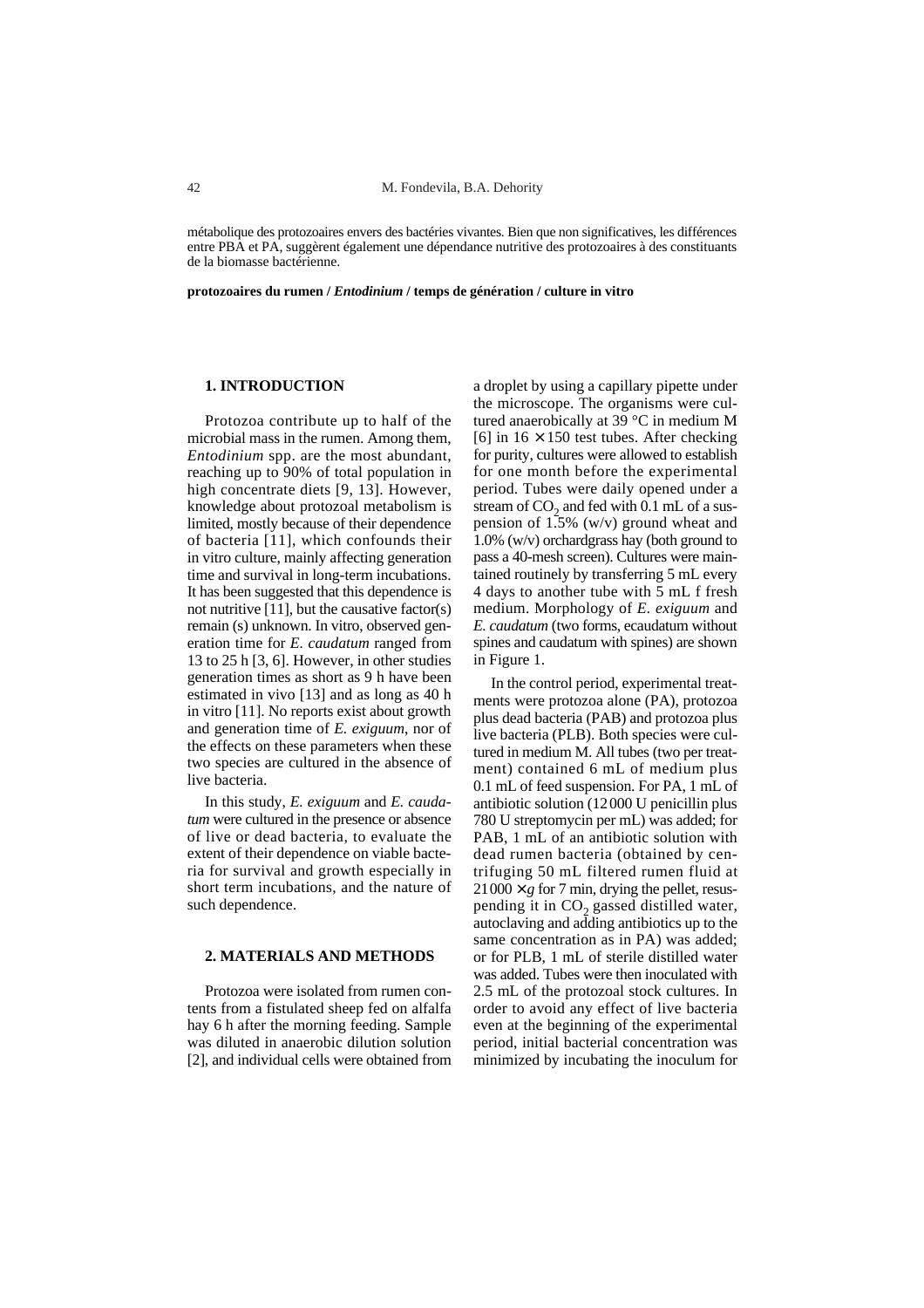









treatments PA and PAB with 0.20 mL antibiotic solution per ml for 4 h before inoculation. The tubes were daily opened anaerobically, and 0.1 mL of substrate suspension was added. Samples (1 mL) for protozoal counts were obtained after 12 h and then at 24, 48, 72 and 96 h (just before

the daily feeding) and mixed immediately with 1 mL of 18% formaldehyde; 8–10 h later fixed samples were diluted with 2 mL of 30% glycerol and counted [5]. Protozoa concentrations are reported as a percentage of initial concentration. Generation time for each incubation period was calculated using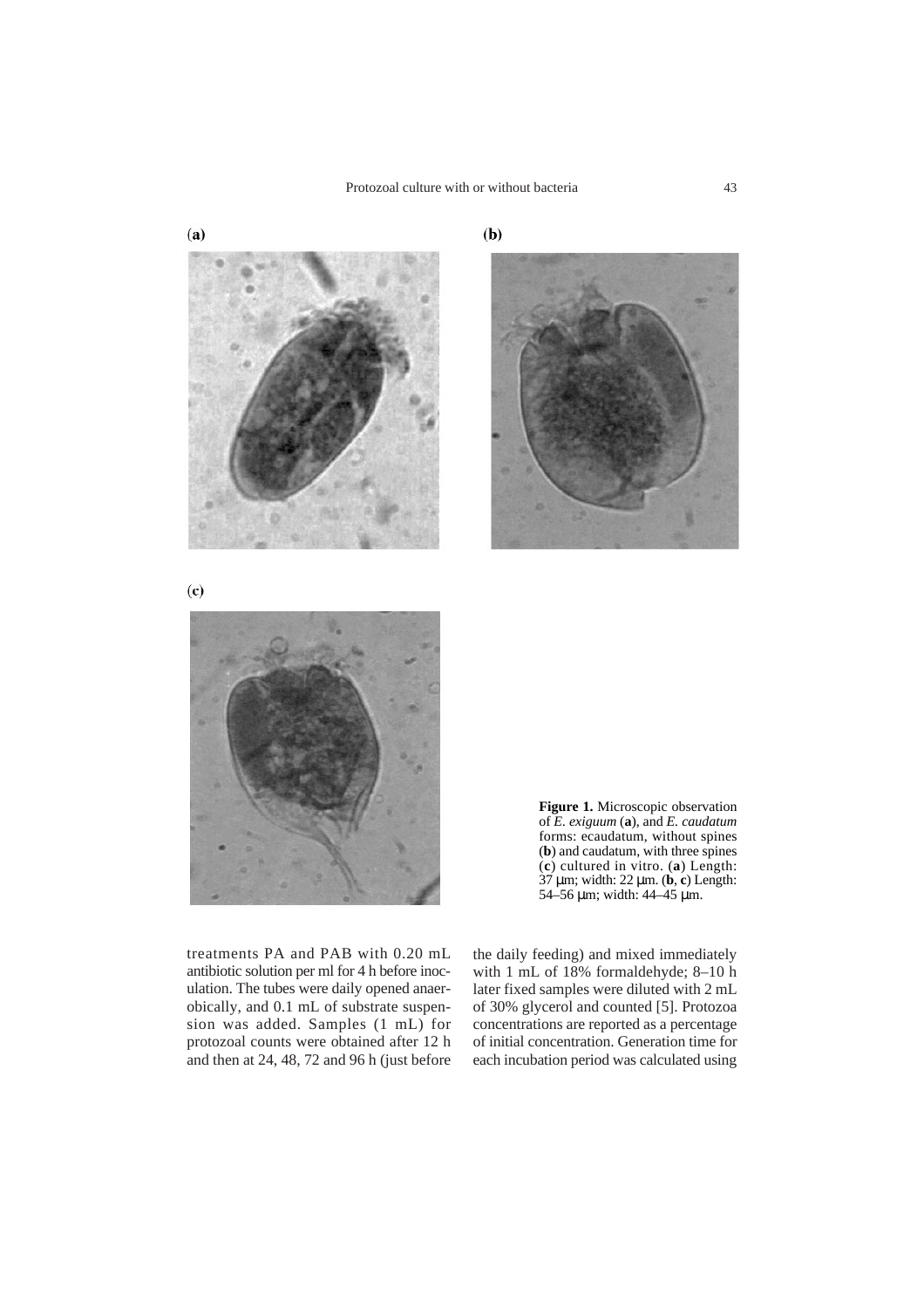the exponential growth equation [4], related to the initial protozoal concentration.

Treatments were analyzed by time with ANOVA, using STATISTIX [1], considering species, treatment and their interaction as sources of variation. Means were contrasted by the least significant difference at  $P < 0.05$ .

#### **3. RESULTS AND DISCUSSION**

Preliminary results [7] of bacterial counts using MPN had shown that the antibiotic solution effectively killed more than 99% of the bacteria in 4 h, and average bacteria:protozoa ratio drop from 1408:1 in the inoculum to 11.4:1 and 0.03:1 at 4 and 8 h incubation. The same antibiotic mixture had previously shown no bacterial concentration after either 7 or 14 days [10]. No apparent negative effect on protozoal concentrations after 24 h incubation was observed. Numerous studies have reported results with protozoal cultures containing various antibiotics, i.e., penicillin, ampicillin, neomycin,

chloramphenicol, streptomycin and several others [12]. In general, bacteria were markedly reduced in concentration with minimal effects being observed on the protozoa, although in several studies with high antibiotic concentrations, protozoal survival was limited.

Growth patterns of *E. exiguum* and *E. caudatum* are presented in Figures 2 and 3, respectively. The overall mean of *E. exiguum* concentrations (as a% of initial concentration) were greater than *E. caudatum* concentrations at 12 and 24 h  $(P < 0.05)$  Generation times (Tab. I) were shorter for *E. exiguum* than *E. caudatum* at 24 and 96 h  $(P < 0.05)$ ; however, no differences were found at the other sampling times  $(P > 0.10)$ . Overall generation times when in coculture with live bacteria (treatment PLB) throughout all the incubation periods were  $24 \pm$ 7.48 h for *E. exiguum* and 32.7 ± 4.00 h for *E. caudatum*. Results of growth and generation time of *E. exiguum* are in agreement with other observations from similar experiments by the authors [7, 8]. However, the



**Figure 2.** Growth (as % of initial concentration) of *E. exiguum*, when cultured alone (PA, ●), with dead bacteria (PAB, ■) or with live bacteria (PLB, ▲). Lower bars show standard error of means for each sampling time.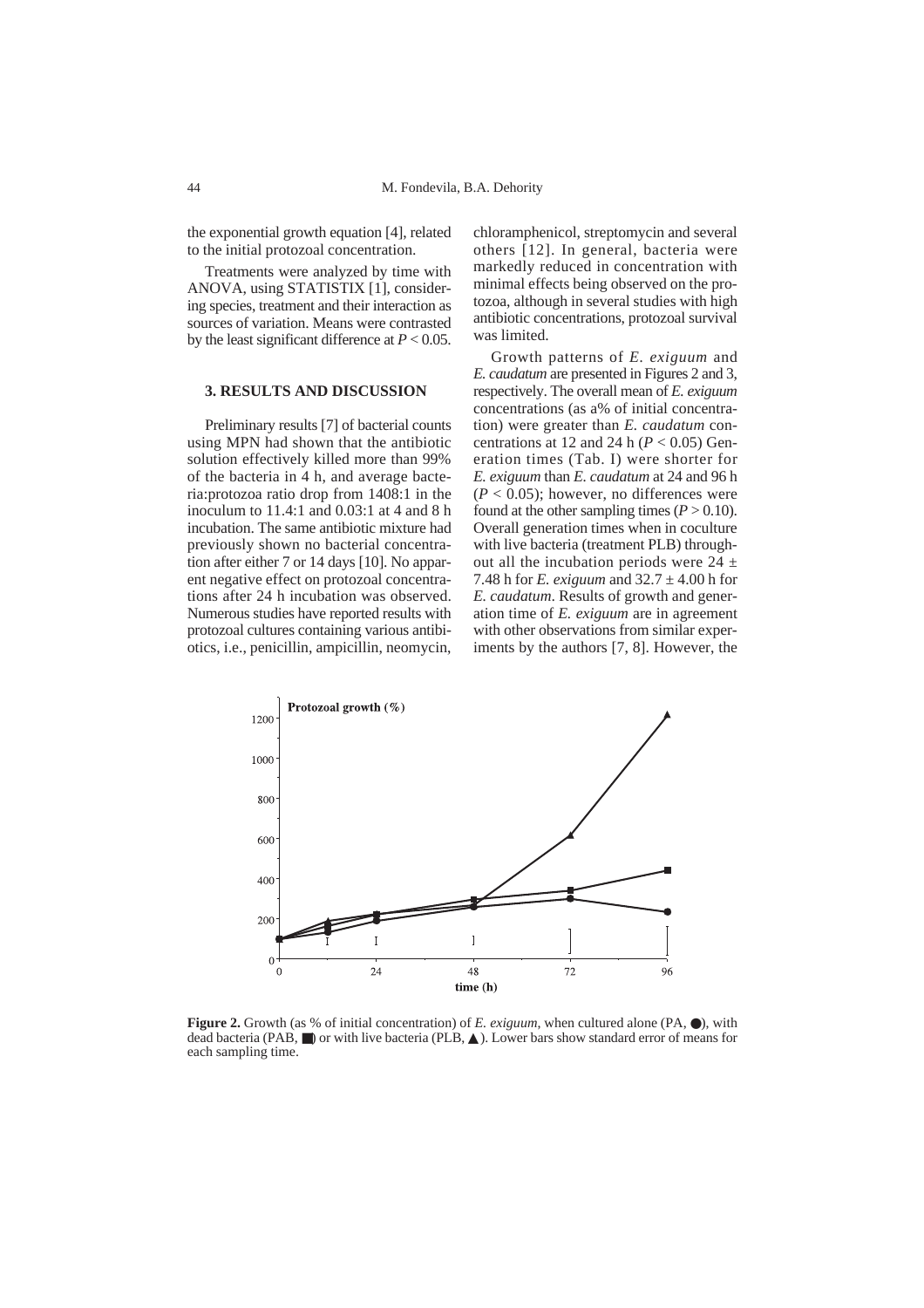

**Figure 3.** Growth (as % of initial concentration) of *E. caudatum*, when cultured alone (PA, ●), with dead bacteria (PAB, ■) or with live bacteria (PLB, ▲). Upper bars show standard error of means for each sampling time.

| Sampling<br>time | E. exiguum        |                   |                   |                | E. caudatum       |              |        |
|------------------|-------------------|-------------------|-------------------|----------------|-------------------|--------------|--------|
|                  | <b>PA</b>         | <b>PAB</b>        | PLB               | <b>PA</b>      | <b>PAB</b>        | PLB          | r.s.d. |
| 12 <sub>h</sub>  | 39.3              | 16.6              | 13.4              | 32.6           | 45.3              | 25.6         | 14.77  |
| 24h              | 25.7              | 20.8              | 21.9              | 28.1           | 30.3              | 34.6         | 5.44   |
| 48 h             | 36.0              | 30.6              | 33.4              | $45.5^{\rm a}$ | 33.2 <sup>b</sup> | $35.2^{a,b}$ | 5.32   |
| 72 h             | $45.5^{\rm a}$    | 41.8 <sup>a</sup> | 27.6 <sup>b</sup> | 42.8           | 36.4              | 34.4         | 5.68   |
| 96 h             | 77.6 <sup>a</sup> | 45.0 <sup>b</sup> | 26.7c             | $48.4^{\rm a}$ | 42.7 <sup>a</sup> | $33.6^{b}$   | 3.59   |

**Table I.** Generation time (h) of *E. exiguum* and *E. caudatum* when cultured alone (PA), with dead bacteria (PAB) or with living bacteria (PLB).

a, b, c Within a row, treatment differences within the same species are significant  $(P < 0.05)$ .

generation time for *E. caudatum* was longer than that cited by [3] and [6], partly because it has been shown that transfer periods of 24 h increase the generation time [6].

Concentrations of both species were unaffected by the absence of bacteria up to 48 h and survival was apparently not affected up to 96 h. However, in *E. exiguum* cultures at 72 h, the concentration in PLB was higher than either PA or PAB (620, 300

and 342%, respectively;  $P < 0.05$ ). For *E. caudatum* at 72 h*,* differences were only significant between PLB and PA (331, 395 and 455% for PA, PAB and PLB), because of the magnitude of the error term (coefficient of variation 0.21). After 96 h, differences in concentrations of *E. exiguum* between PLB and PA and PAB were greater (1214, 236 and 442%; *P* < 0.01). At this time, differences between PLB and PAB in